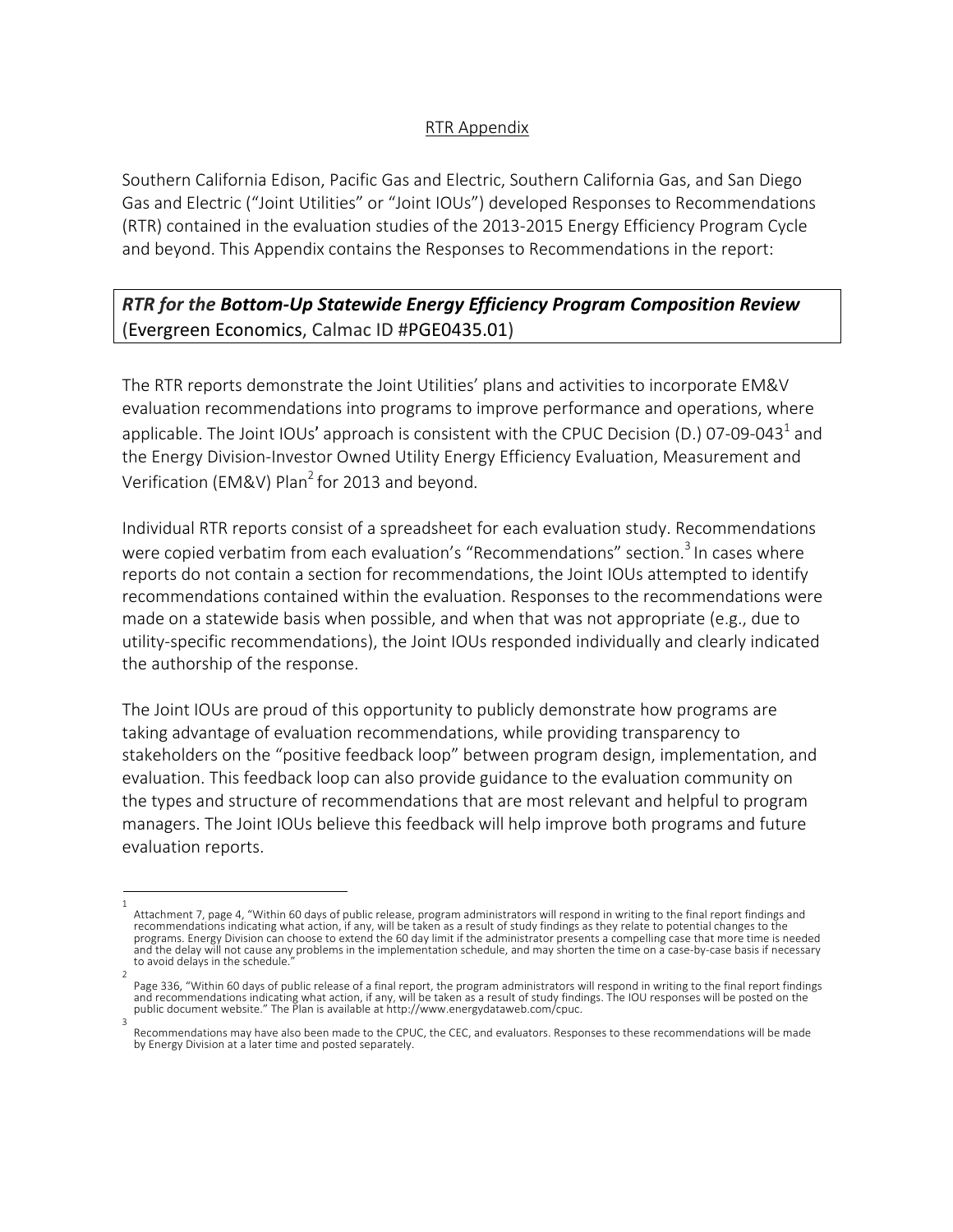# **Response to Recommendations (RTR) in Impact, Process, and Market Assessment Studies**

**Study Title:** Bottom-Up Statewide Energy Efficiency Program Composition Review **Program:** Multiple **Author:** Evergreen Economics **Calmac ID:** PGE0435.01 **ED WO:** 2212 **Link to Report:** http://calmac.org/publications/Portfolio\_Review\_Report\_-\_Final\_060319.pdf

### **Recipient Disposition Disposition Notes**

Examples: ecific program change, give reason for rejection, or indicate that it's under further review.

re complying with D 18-05-041. These programs are In track to be implemented statewide by end of current solicitations schedule is posted on the CAEECC tps://www.caeecc.org/third-party-solicitation-process.

vill re-examine Energy Advisor, Direct Install, and m Rebate programs approximately one year after the to fully compliant statewide program administration, to if these programs would be more effective if adminiswide or regionally.

| Item#          | Page # | <b>Findings</b>                                                                                                                                                                                                                                                                                                                                                                                                                                                                                                                                                  | <b>Best Practice / Recommendations</b><br>(Verbatim from Final Report)                                                                                                                                                                                                                                                                                                                                                                                                                                                                                                                                                                                                                                                                  | Recommendation<br><b>Recipient</b>                         | <b>Disposition</b>                         |                                                                          |
|----------------|--------|------------------------------------------------------------------------------------------------------------------------------------------------------------------------------------------------------------------------------------------------------------------------------------------------------------------------------------------------------------------------------------------------------------------------------------------------------------------------------------------------------------------------------------------------------------------|-----------------------------------------------------------------------------------------------------------------------------------------------------------------------------------------------------------------------------------------------------------------------------------------------------------------------------------------------------------------------------------------------------------------------------------------------------------------------------------------------------------------------------------------------------------------------------------------------------------------------------------------------------------------------------------------------------------------------------------------|------------------------------------------------------------|--------------------------------------------|--------------------------------------------------------------------------|
|                |        |                                                                                                                                                                                                                                                                                                                                                                                                                                                                                                                                                                  |                                                                                                                                                                                                                                                                                                                                                                                                                                                                                                                                                                                                                                                                                                                                         | If incorrect,<br>please indicate and<br>redirect in notes. | Choose:<br>Accepted, Rejected,<br>or Other | Describe spe                                                             |
| $\mathbf{1}$   | 71     | Based on the program characterization and inter-<br>views that identified potential benefits and draw-<br>backs of statewide administration, Evergreen devel-<br>oped recommendations for program categories and<br>subprograms that should be administered<br>statewide. The recommendations are consistent<br>with the CPUC's required list of statewide programs<br>in Decision 18-05-041.                                                                                                                                                                    | We recommend that the IOUs administer the fol-<br>lowing categories of programs statewide, consistent<br>with the current CPUC definition. This list is con-<br>sistent with the current list of programs required to<br>be statewide by the CPUC.<br>• Midstream Plug Load and Appliance<br>• HVAC<br>• New Construction (Residential and Commercial)<br>• New Finance Offerings<br>• Codes and Standards-Advocacy<br>• Lighting<br>• Emerging Technologies<br>• Workforce Education and Training-Career Con-<br>nections (K-12)<br>• Institutional Partnerships<br>• Foodservice Point of Sale Program<br>• Midstream Commercial Water Heating<br>• HVAC Quality Installation/Quality Maintenance<br>• Career and Workforce Readiness | All IOUs                                                   | Accepted                                   | The IOUs ar<br>currently or<br>2021. The c<br>website: htt               |
| $\overline{2}$ | 72     | The research identified several issues that the IOUs<br>will need to work through as they transition to<br>greater third-party implementation and fully compli-<br>ant statewide programs. These issues include devel-<br>oping data sharing protocols across IOUs, determin-<br>ing the priority of serving hard-to-reach customers,<br>and ensuring local needs are addressed and local re-<br>sources are effectively tapped across the state. If<br>these transition issues are resolved, three more cat-<br>egories of programs could potentially be recom- | The IOUs should reexamine programs that fall under<br>the categories of Energy Advisor, Direct Install, and<br>Downstream Rebates approximately one year after<br>the transition to fully compliant statewide program<br>administration and the third-party programs have<br>been awarded (such as in 2021). Keeping the identi-<br>fied transition issues in mind, the programs should<br>be examined to determine if they would be most ef-<br>fective if they were administered statewide or re-<br>gionally.                                                                                                                                                                                                                        | All IOUs                                                   | Accepted                                   | The IOUs w<br>Downstrear<br>transition to<br>determine i<br>tered statev |